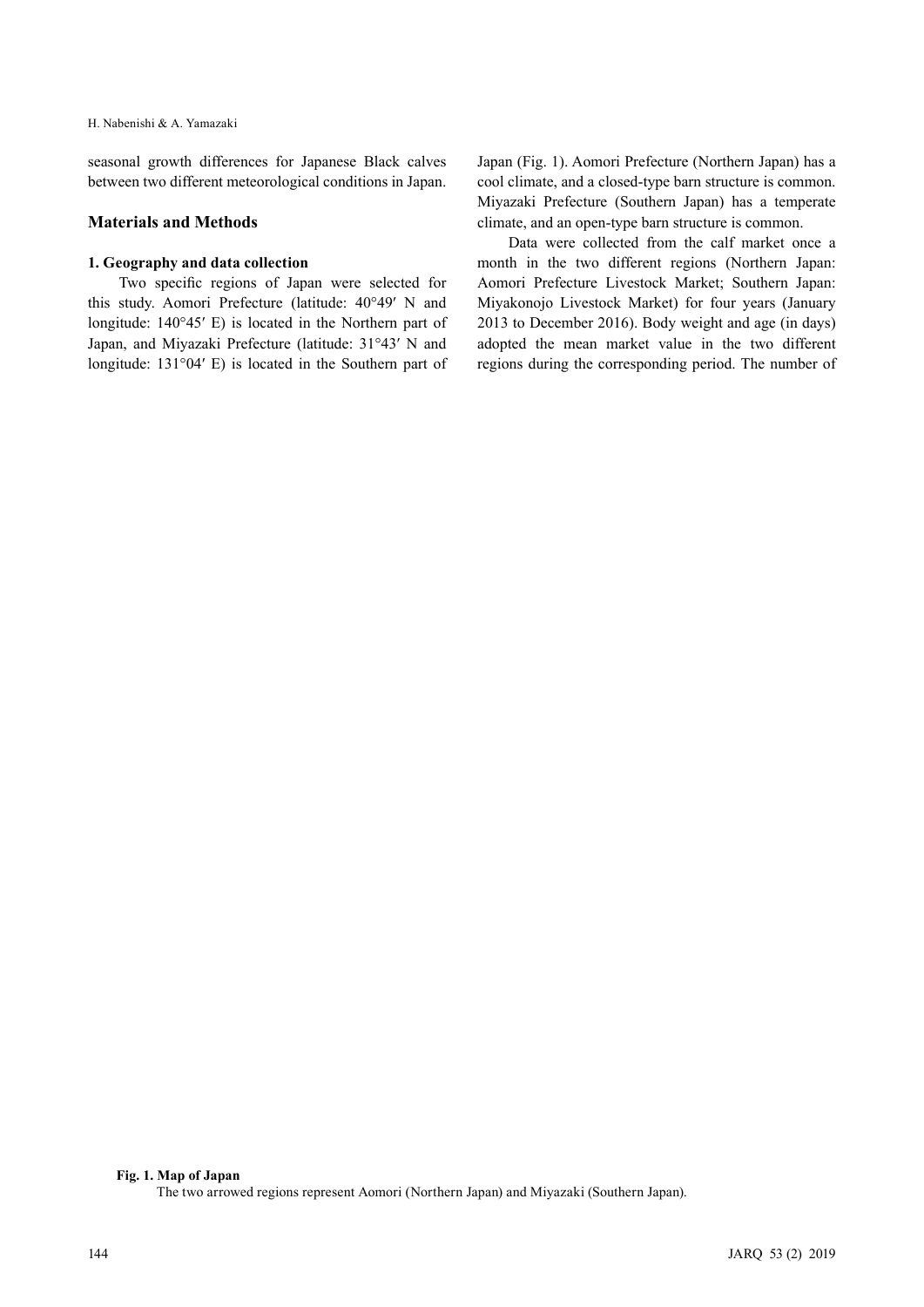calf markets held in each area during the study period was 48 times. Daily gain (DG) was calculated using measured body weight and age (in days) of the two sexes at the calf markets:

 $DG$  (kg/day) = body weight (kg) at the calf market/ age (in days) at the calf market.

The mean monthly value of the daily mean temperature and relative humidity data of the two regions during the study period were obtained from local meteorological observatories (Northern Japan: Aomori City; Southern Japan: Miyakonojo City) made available by the Japan Meteorological Agency (2017). Monthly mean THI was calculated using the following formula, previously reported in Nabenishi et al. (2011):

Mean THI =  $[0.8 \times$  mean T + (mean RH  $(\frac{\%}{100}) \times$ (mean T – 14.4) + 46.4

T: temperature ( $^{\circ}$ C); RH: relative humidity ( $\%$ ).

#### **2. Statistical analysis**

Paired student's t-tests were performed to compare THI and DG (pairs with month and sex) between the regions. DG was compared across the months using analysis of variance using the general linear model, followed by Tukey's honest significant difference test. The model included the effects of sex, region, month of birth, and region  $\times$  month of birth interaction. Pearson's correlation coefficients were calculated to evaluate potential correlations between DG and THI during the month of birth to three months after birth for the two regions. All statistical analyses were performed with JMP, version 8.01 (SAS Institute Inc., Cary, NC), and a *p*-value of <0.05 was considered statistically significant.

## **Results**

The monthly mean temperature, relative humidity, and THI of the two regions throughout the study period are shown in Table 1. The monthly mean THI of Northern Japan was significantly lower than that of Southern Japan throughout the year ( $p < 0.01$ ). THI of July in Northern Japan was the same as that of June in Southern Japan.

The calf markets in Northern and Southern Japan during the study period revealed respective mean  $(\pm SD)$ body weights of  $302.3 \pm 6.5$  and  $288.5 \pm 5.2$  kg and ages of  $300 \pm 4.1$  and  $287.0 \pm 1.5$  days. The mean DG values of Northern and Southern Japan were  $1.01 \pm 0.02$  and  $1.01$  $\pm$  0.02 kg/day, respectively. There were significant effects of sex  $(F_{1, 167} = 3592.9, p < 0.01)$ , month of birth  $(F_{11, 167} =$ 8.6,  $p < 0.01$ ), and region  $\times$  month of birth interaction  $(F<sub>11, 167</sub> = 4.1, p < 0.01)$ . However, there was no significant effect of region ( $F_{1, 167} = 1.7$ ,  $p = 0.19$ ). Figure 2 shows the comparison between the regions for mean DG, sorted by month of birth. There were no significant differences between the regions throughout the year. In both regions, the DG values of calves born in winter (December to February) and spring (March to May) tended to be lower than those of calves born in summer (June to August) and fall (September to November). In Northern Japan, the DG values of calves born in April and May were significantly lower than those of calves born in September. In Southern Japan, the DG values of calves born in March and April were significantly lower than those of calves born in August.

Table 2 shows, for the two regions, the relationship between the mean DG at the calf market and monthly mean THI during the birth month till three months after birth. In Northern Japan, the mean DG showed a significantly negative correlation with THI during the two  $(p = 0.005)$ and three months after birth ( $p < 0.001$ ). However, there was no significant correlation with THI during the month of birth and one month after birth. By contrast, in Southern Japan, the mean DG showed a significantly positive correlation with THI during the month of birth ( $p < 0.001$ ) and one month after birth ( $p = 0.014$ ). However, there was no significant correlation with THI during the two and three months after birth.

**Table 1. Monthly mean temperatures, relative humidity, and THI for the study period (four years; January 2013 to December 2016)**

| Jan            | Feb | Mar | Apr | May | Jun | Jul | Aug | Sep | Oct | Nov | Dec                                                                                                                                                                                                                                                                                                                                                                                                                                                                                                                                                                                                                                                                                                                                                                                                                                                                                                                                                                                                                                                                                                                             |
|----------------|-----|-----|-----|-----|-----|-----|-----|-----|-----|-----|---------------------------------------------------------------------------------------------------------------------------------------------------------------------------------------------------------------------------------------------------------------------------------------------------------------------------------------------------------------------------------------------------------------------------------------------------------------------------------------------------------------------------------------------------------------------------------------------------------------------------------------------------------------------------------------------------------------------------------------------------------------------------------------------------------------------------------------------------------------------------------------------------------------------------------------------------------------------------------------------------------------------------------------------------------------------------------------------------------------------------------|
| Northern Japan |     |     |     |     |     |     |     |     |     |     |                                                                                                                                                                                                                                                                                                                                                                                                                                                                                                                                                                                                                                                                                                                                                                                                                                                                                                                                                                                                                                                                                                                                 |
|                |     |     |     |     |     |     |     |     |     |     |                                                                                                                                                                                                                                                                                                                                                                                                                                                                                                                                                                                                                                                                                                                                                                                                                                                                                                                                                                                                                                                                                                                                 |
|                |     |     |     |     |     |     |     |     |     |     |                                                                                                                                                                                                                                                                                                                                                                                                                                                                                                                                                                                                                                                                                                                                                                                                                                                                                                                                                                                                                                                                                                                                 |
|                |     |     |     |     |     |     |     |     |     |     |                                                                                                                                                                                                                                                                                                                                                                                                                                                                                                                                                                                                                                                                                                                                                                                                                                                                                                                                                                                                                                                                                                                                 |
| Southern Japan |     |     |     |     |     |     |     |     |     |     |                                                                                                                                                                                                                                                                                                                                                                                                                                                                                                                                                                                                                                                                                                                                                                                                                                                                                                                                                                                                                                                                                                                                 |
|                |     |     |     |     |     |     |     |     |     |     |                                                                                                                                                                                                                                                                                                                                                                                                                                                                                                                                                                                                                                                                                                                                                                                                                                                                                                                                                                                                                                                                                                                                 |
|                |     |     |     |     |     |     |     |     |     |     |                                                                                                                                                                                                                                                                                                                                                                                                                                                                                                                                                                                                                                                                                                                                                                                                                                                                                                                                                                                                                                                                                                                                 |
|                |     |     |     |     |     |     |     |     |     |     |                                                                                                                                                                                                                                                                                                                                                                                                                                                                                                                                                                                                                                                                                                                                                                                                                                                                                                                                                                                                                                                                                                                                 |
|                |     |     |     |     |     |     |     |     |     |     | $-1.3 \pm 0.5$ $-0.5 \pm 0.7$ $3.3 \pm 0.6$ $8.9 \pm 0.5$ $14.4 \pm 0.7$ $18.0 \pm 0.2$ $22.3 \pm 0.4$ $24.1 \pm 0.3$ $19.9 \pm 0.4$ $13.1 \pm 0.5$ $7.1 \pm 0.8$ $1.8 \pm 0.6$<br>$80.5 \pm 1.2$ $76.3 \pm 1.9$ $71.0 \pm 0.7$ $63.8 \pm 3.0$ $70.5 \pm 2.5$ $79.8 \pm 2.1$ $80.3 \pm 1.7$ $78.0 \pm 1.2$ $75.8 \pm 1.5$ $72.0 \pm 1.6$ $75.0 \pm 1.0$ $78.8 \pm 1.9$<br>$32.8 \pm 0.8$ $34.6 \pm 1.3$ $40.1 \pm 1.0$ $49.1 \pm 1.0$ $57.1 \pm 0.9$ $63.4 \pm 0.4$ $70.8 \pm 0.4$ $73.6 \pm 0.7$ $67.6 \pm 1.6$ $56.6 \pm 0.9$ $47.2 \pm 0.7$ $36.8 \pm 1.6$<br>$6.3 \pm 0.3$ $4.6 \pm 0.3$ $11.7 \pm 0.4$ $16.1 \pm 0.7$ $20.1 \pm 0.3$ $22.4 \pm 0.4$ $26.7 \pm 0.6$ $27.3 \pm 0.4$ $24.2 \pm 0.6$ $19.9 \pm 0.7$ $14.1 \pm 0.9$ $8.2 \pm 1.0$<br>$72.5 \pm 2.4$ $71.8 \pm 1.8$ $71.3 \pm 1.3$ $73.8 \pm 3.7$ $73.0 \pm 2.7$ $86.0 \pm 2.1$ $81.0 \pm 2.1$ $79.8 \pm 2.5$ $80.3 \pm 2.5$ $76.3 \pm 2.2$ $80.0 \pm 1.5$ $76.0 \pm 0.7$<br>$45.5 \pm 0.4$ $47.6 \pm 0.4$ $54.1 \pm 0.6$ $60.3 \pm 1.0$ $66.4 \pm 0.4$ $71.0 \pm 0.5$ $77.8 \pm 0.6$ $78.7 \pm 0.4$ $73.0 \pm 0.5$ $65.6 \pm 0.7$ $57.0 \pm 1.4$ $47.8 \pm 1.3$ |

T: temperature; RH: relative humidity; THI: temperature-humidity index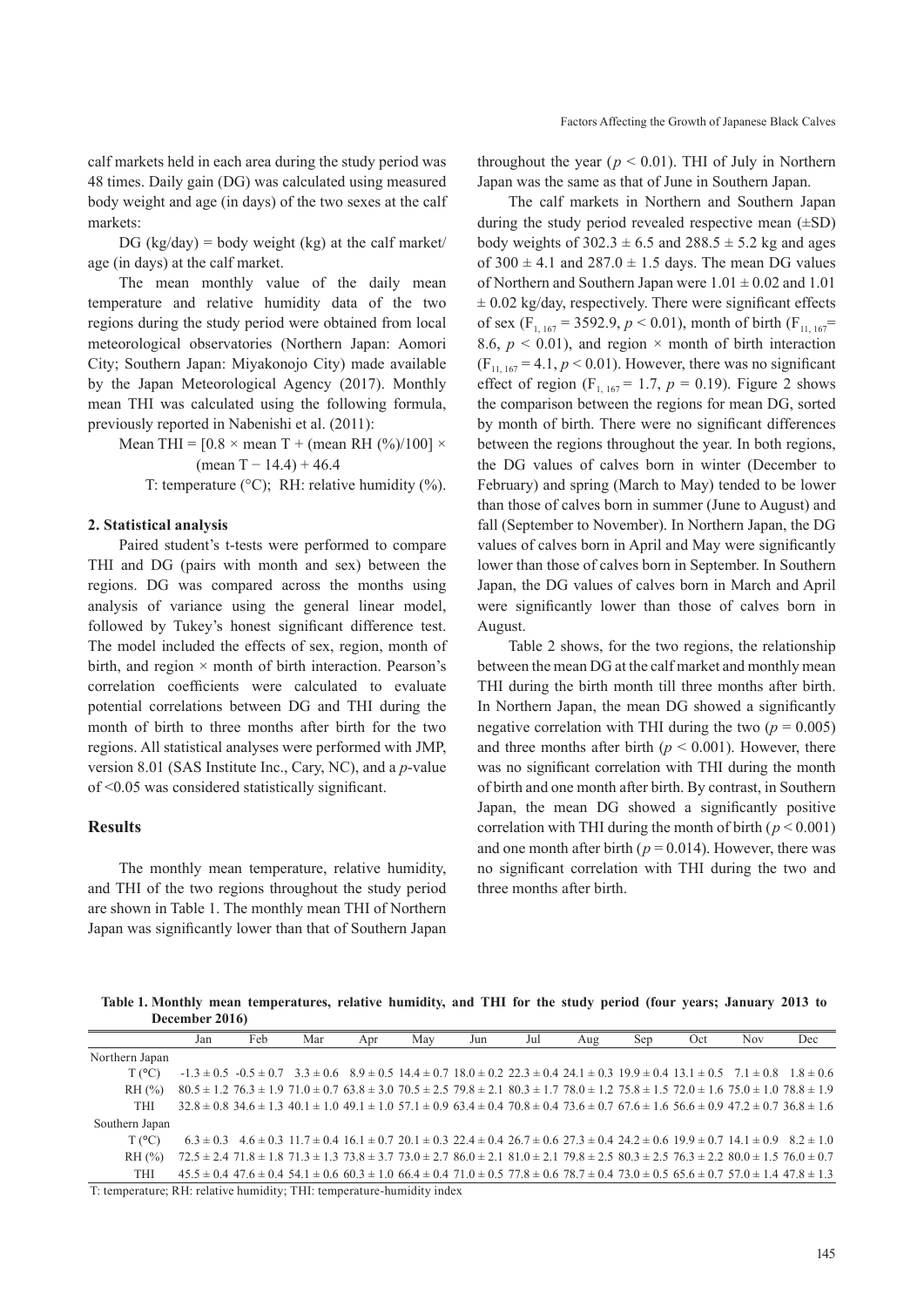## **Discussion**

We compared the growth of calves born during the same period in Northern Japan, which is characterized by cold temperature in winter, and Southern Japan, which is characterized by hot conditions in summer. We found no significant differences in DG between the two regions during the study period. When calves were sorted by birth month, we did not observe any significant differences in DG between the regions. We were surprised that no significant difference was found in calf growth between the two regions despite significant regional differences in monthly mean THI throughout the year. In Northern Japan, closed-type barns are used to mitigate the impact of cold temperature and snow coverage in winter, with rearing management focused on anti-cold measures. By contrast, open-type barns and rearing management focused on antiheat measures are used in Southern Japan. The barn type tends to shift from the closed-type to the open-type along the border of the southern part of Tohoku region (Okada et al. 1984). The capacity of cows to compensate for climatic effects may vary with the housing system (Tripon et al. 2014). Thus, we assumed that the barn and management styles adapted to the environment of each region modify the impact of the external environments.

In this study, we found no significant effect of region on DG over the study period. However, there was a significant interaction between region and month of birth. In addition, we also observed different DG responses to THI during the month of birth and three months after



**Fig. 2. Comparison between the two regions for mean DG (mean ± SEM) at the calf market sorted by birth month**

**Table 2. Relationship between the mean DG at the calf market and monthly mean THI during the month of birth to three months after birth, in two different regions (n = 96)**

|                                            | THI            |          |          |                   |                      |       |                      |         |  |  |  |
|--------------------------------------------|----------------|----------|----------|-------------------|----------------------|-------|----------------------|---------|--|--|--|
|                                            | Month of birth |          |          | month after birth | 2 months after birth |       | 3 months after birth |         |  |  |  |
|                                            |                |          |          |                   |                      |       |                      |         |  |  |  |
| DG at the calf market                      |                |          |          |                   |                      |       |                      |         |  |  |  |
| Northern Japan                             | 0.058          | 0.697    | $-0.198$ | 0.198             | $-0.401$             | 0.005 | $-0.569$             | < 0.001 |  |  |  |
| Southern Japan                             | 0.469          | < 0.001  | 0.353    | 0.014             | 0.117                | 0.428 | $-0.153$             | 0.300   |  |  |  |
| $P^{\prime}$ $\sim$ 1 $\cdot$ 1<br>T T T T |                | $\cdots$ |          |                   |                      |       |                      |         |  |  |  |

DG: daily gain; THI: temperature-humidity index

**Fig. 2.** Open bar, Northern Japan; solid bar, Southern Japan. a–b, x–y, A significant difference was observed between months for each region ( $p < 0.05$ ).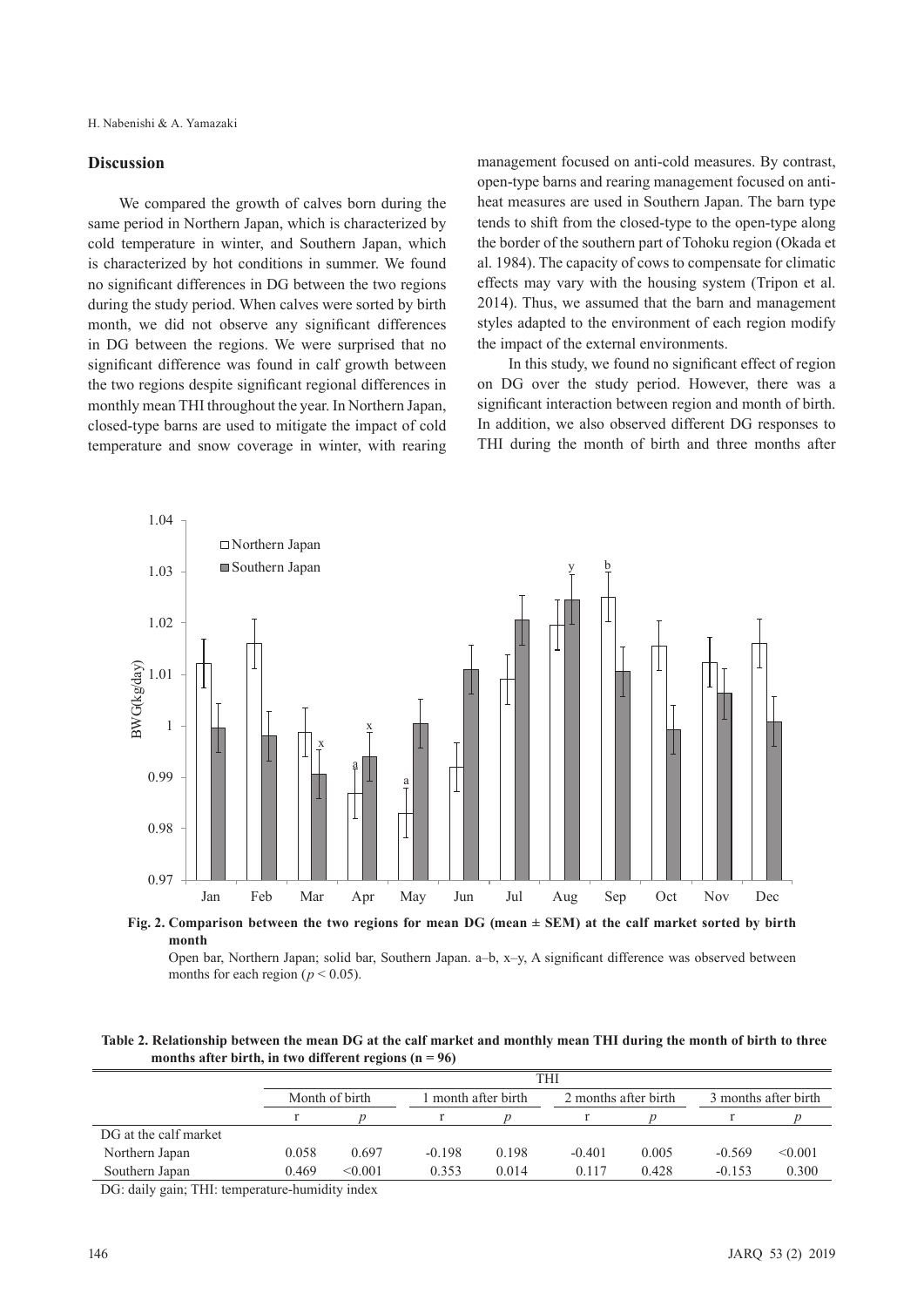birth between the two regions. In Northern Japan, the mean DG showed a significantly negative correlation with THI during the three months after birth. By contrast, in Southern Japan, the mean DG showed a significantly positive correlation with THI during the month of birth. These results demonstrated that, in Southern Japan, DG was lower in calves with lower THI during the month of birth, whereas in Northern Japan, it was lower in calves with higher THI during three months after birth. Nabenishi & Yamazaki (2017) observed different DG responses to THI between the month of birth, during which lower THI was associated with lower DG, and three months after birth, wherein higher THI was associated with lower DG, concluding that calves are susceptible to cold conditions immediately after birth and to hot conditions three months after birth. Possible explanations for this include a low body surface area/body weight and thinner skin and subcutaneous fat immediately after birth (Gonzalez-Jimenez & Blaxter 1962, Olson et al. 1980, Berman 2003, Iaer et al. 2014) as well as decreased dry matter intake because of increased heat generation from rumen development three months after birth (Nabenishi & Yamazaki, 2017). During cold temperatures, protection from wind, provision of a dry lying area, and adequate feed are important (Webster 1974b). In the hot environments of northern Mexico, high THI had a minimal influence on calf mortality, whereas low THI markedly increased calf mortality (Mellado et al. 2014). Hence, Mellado et al. (2014) suggested that efforts should be made to minimize environmental stress of calves born in cold months as well as calves under chronic heat that generally prevails for most of the year. Conversely, all calves were reared in roofed pens with open sides, and shade diminished the severity of heat stress experienced by calves housed in these structures (Spain & Spiers 1996). These observations suggested that in Southern Japan, the open-type barn structure focused on measures against hot conditions during summer may make it difficult to take measures against cold temperatures during the winter, resulting in low DG when the birth month's THI is low.

In Northern Japan, closed-type barn structures are common. With hot conditions, however, windbreaks can impair airflow and increase heat stress, resulting in decreased DG (Mader et al. 1997). In particular, in closedtype barns without proper ventilation, air quality is poor, pathogen concentration is high, and associated diseases are often problematic (Barrington et al. 2002, Lago et al. 2006). In addition, lower DG is associated with respiratory disease (Virtala et al. 1996). Thus, frequent ventilation of barns is essential to supply fresh air and minimize the amount of humidity and airborne contaminants (Roland et al. 2016). In Northern Japan, where the closed-type barn

structure focuses on measures against cold temperature during winter, the use of these barns may make it difficult to take measures against hot conditions during the summer, resulting in low DG when THI is high three months after birth. These results suggest drawbacks of each barn structure adapted to regional environments.

In Northern Japan, the DG of calves born in April and May was significantly lower than that of calves born in September. In Southern Japan, the DG of calves born in March and April was significantly lower than that of calves born in August. Interestingly, there was a one-month time lag in DG between Northern and Southern Japan. In addition, a one-month time lag in THI was observed between Northern and Southern Japan, suggesting a potential effect on DG on the change in THI after birth. By combining the data of the two regions, the DG of calves born in March-May was significantly lower than that of calves born in August. Weaning imparts multiple stressors, such as loss of access to the mother and milk and changes in the social and physical environment. Thus, the weaning period is the most stressful time for calves (Weary et al. 2008). In the two regions where the study was performed, the weaning period, three months after birth, overlapped with the period of heat stress; therefore, the combination of weaning and heat stress could have contributed to the low DG of calves born during the spring (Nabenishi & Yamazaki 2017).

In conclusion, despite very different climate conditions, we noted no significant difference in the growth of calves born during the same period between Northern and Southern Japan. Nevertheless, we observed different DG responses to THI between the two regions regarding month of birth and three months after birth. DG was lower in calves with lower THI during the birth month in Southern Japan, whereas it was lower in calves with higher THI values during the three months after birth in Northern Japan. These observations may suggest potential drawbacks of the current barn structures that are adapted to environments in each region and indicate the importance of appropriate rearing management that considers seasonal changes. Good management includes measures against hot conditions during the summer in Northern Japan and measures against cold temperature during winter in Southern Japan.

#### **Acknowledgments**

We are grateful to the Aomori Livestock Agriculture Cooperative Association and Miyakonojo Livestock Agriculture Cooperative Association for providing data.